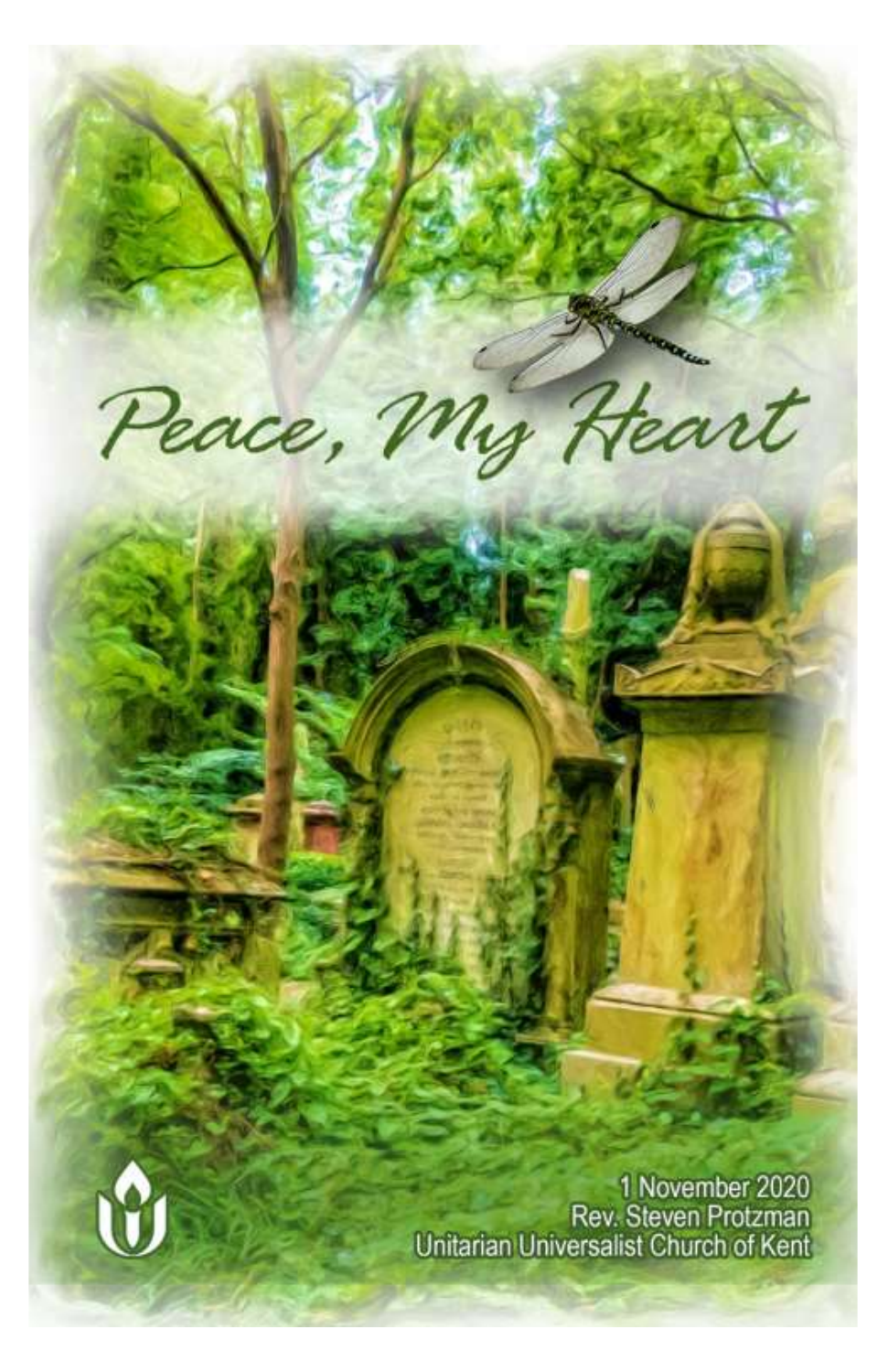# *Peace, My Heart*

| <b>Order of Service</b>                                                                                                                                                      | November 1, 2020                                                                  |  |
|------------------------------------------------------------------------------------------------------------------------------------------------------------------------------|-----------------------------------------------------------------------------------|--|
| Peace, my heart, let the time for the parting be sweet.<br>Let it not be a death but completeness.<br>Let love melt into memory and pain into songs.<br>-Rabindranath Tagore |                                                                                   |  |
| Gathering                                                                                                                                                                    |                                                                                   |  |
| <b>Music for Gathering</b>                                                                                                                                                   | Hal Walker, Music Director                                                        |  |
| Welcome                                                                                                                                                                      | Rev. Steven Protzman, Minister                                                    |  |
| Chime                                                                                                                                                                        |                                                                                   |  |
| Prelude                                                                                                                                                                      | <b>Breaths</b><br>adapted from poem by Birago Diop<br>music by Ysaye Barnwell     |  |
| Call to Worship                                                                                                                                                              | Heidi Emhoff-Wood,<br><b>Worship Associate</b>                                    |  |
| <b>Opening Hymn</b>                                                                                                                                                          | When We Are Gathered<br>(sung to Brother James' Air)                              |  |
| <b>Chalice Lighting</b>                                                                                                                                                      | adapted from Christine Robinson                                                   |  |
| In our time of remembering, we light a flame of sharing,<br>the fire of ongoing life.<br>May this light be a sign of peace, of comfort,<br>and of the strength of community. |                                                                                   |  |
| Chalice Lighting Response Hymn                                                                                                                                               | <b>Spirit of Life</b>                                                             |  |
| <b>Reflecting</b>                                                                                                                                                            |                                                                                   |  |
| Sharing our Joys and Concerns                                                                                                                                                |                                                                                   |  |
| Music Meditation (video)                                                                                                                                                     | Epilogo, by Enrique Granados<br>Vanessa Vesely, piano                             |  |
| Time For All Ages                                                                                                                                                            | Lifetimes, by Robert R. Ingpen<br>Colleen Thoele, Director of Religious Education |  |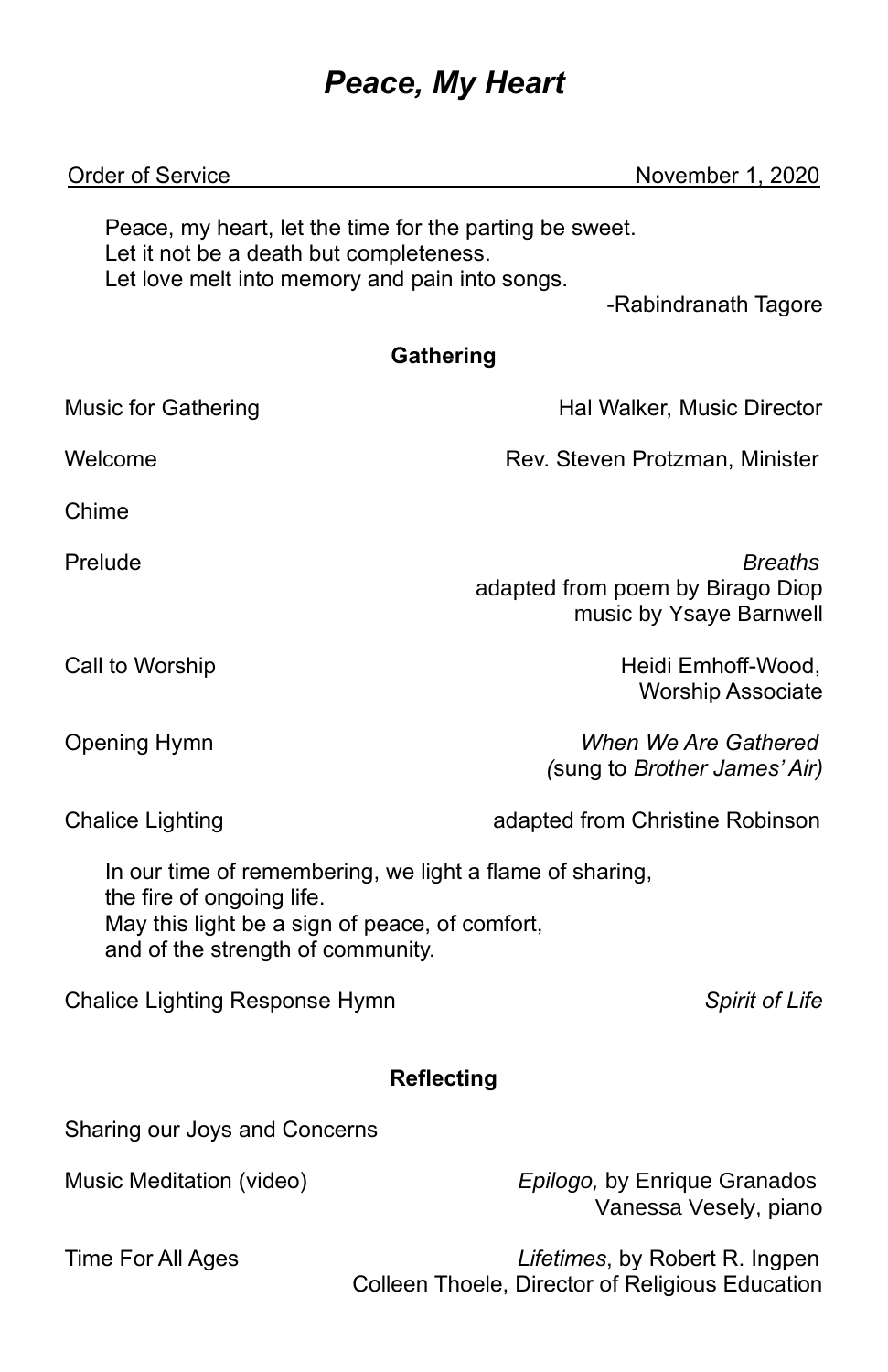Reflection Hymn *Sing of Living, Sing of Dying (*sung to *Beethoven's Ode to Joy)*

Readings *The Great Peace,* by Robert T. Weston

*Peace, My Heart,* by Rabindranath Tagore

Reflection *Peace, My Heart* Rev. Steven Protzman

The Time of Remembrance

*We will invite you to share the names of those you wish to remember in the chat box. Each name will be read and the bell rung in their memory.*

Lighting the Candle of Memory

Responsive Reading (insert) *We Remember Them*

### **Returning**

Offering *Your Lone Journey* by Doc and Rosa Lee Watson Hal Walker

Extinguishing the Chalice

We extinguish this flame, but not the light of truth, the warmth of community, or the fire of commitment. May we carry these in our hearts and minds until we are together again.

Closing Hymn *For All the Saints*

**Benediction** 

Song of Blessing and Sending (video) *Go On Your Way in Peace*

by Hal Walker Golden Tones Junior Choir

Virtual Coffee Hour

*Next Sunday: A Song of Peace Led by Rev. Steven Protzman and Worship Associate Randy Bish*

 $\bullet\!\bullet\!\bullet\!\!\bullet\!\!\!\bullet\!\!\!\bullet$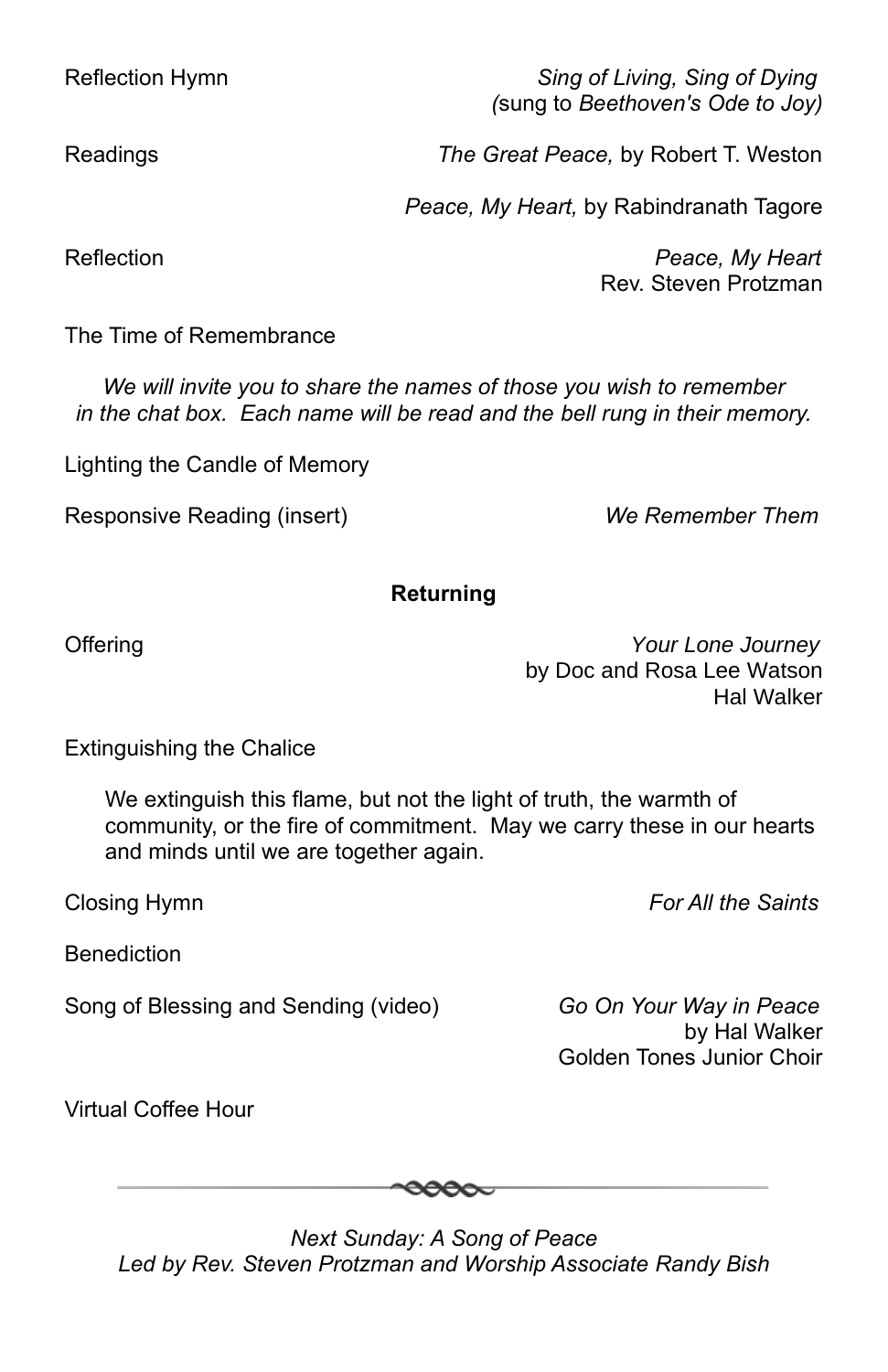**VISITORS -** Welcome! We are glad you are here. Thank you for participating in worship with us today. We hope that you will find a spiritual home here and that you will be enriched in the liberal religious practice and heritage of Unitarian Universalism. This congregation is a member of the Unitarian Universalist Association. The members of this church take pride in the fact that we embrace people of all races, ethnicities, ages, creeds, sexual orientations, and abilities. In addition, we are a "Welcoming Congregation," which means that we have taken part in a special program, designed by the UUA, for congregations that see a need to become more inclusive towards bisexual, gay, lesbian, and/or transgender people. The principles and purposes of the UUA, which we "covenant to affirm and promote," can be found in the front of the hymnal, on the UUA website (www.uua.org), and on bookmarks available in the front entryway.

**We are concerned for everyone's safety.** If we need to evacuate the building for a fire, a drill or for any other reason, please follow the directions of the worship leader. Parents and guardians should look for their children on the grassy area behind the Annex and should not go to the classrooms. People with mobility concerns or other special needs should proceed to the entryway where evacuation assistance will be available.

#### **OUR SUNDAY SERVICE is offered at 10 AM via Zoom. Visit kentuu.org for information to join the service**.

**Church Office:** The church office is located in the Eldredge Annex (yellow house) next to the church building. Office hours are: Monday -Friday 10 a.m. – 4:00 p.m.

**Church Address**: Unitarian Universalist Church of Kent 228 Gougler Avenue, Kent, OH 44240.

> Office – 330.673.4247 Fax – 330.677.4772 Email – churchoffice@kentuu.org On the web – https://kentuu.org Facebook - www.facebook.com/uuchurchofkent

#### **CHURCH STAFF**

í

Music Director Hal Walker halwalker@mac.com Dir. of Religious Education Congregational Administrator MaryBeth Hannan churchoffice@kentuu.org Nursery Attendant Michelle Bores Sexton **Brian Mulloy** Sexton **Brian Mulloy** Sexton **Brian Mulloy** Sexton **Brian Mulloy** Affiliated Community Minister Rev. Renee Ruchotzke rruchotzke@uua.org Commissioned Lay Minister Rev. Christie Anderson Commissioned Lay Minister Lori Fatchet-McGee

Minister **Rev. Steven Protzman** revsteven@kentuu.org **Reveral Reveral Reveral reveral reveral reveral** 



#### **BOARD OF TRUSTEES**

| <b>Board Moderator</b> | Diana Watt           |
|------------------------|----------------------|
| Board Asst. Moderator  | Don Gregg            |
| <b>Board Secretary</b> | David Smeltzer       |
| Trustee                | Liz Bright           |
| Trustee                | Diane Kloss          |
| Trustee                | Vivien Sandlund      |
| Trustee                | <b>Blaine Vesely</b> |
|                        |                      |